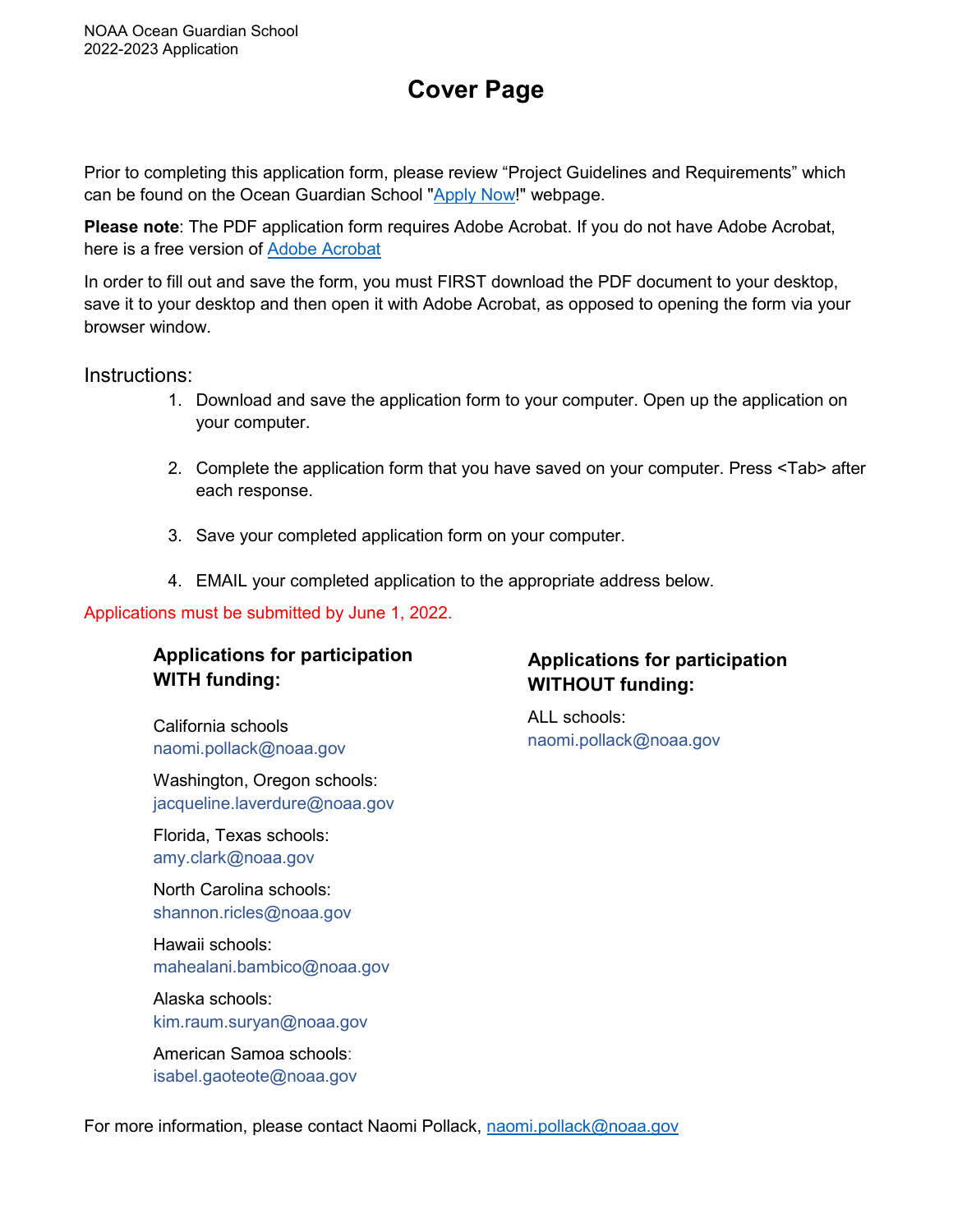**RUFTCHEM** 

All applications must be submitted via email by end of day, June 1, 2022

| <b>Date</b>                                        |                                                                                                   |
|----------------------------------------------------|---------------------------------------------------------------------------------------------------|
| <b>School Name</b>                                 |                                                                                                   |
| <b>School Address</b>                              |                                                                                                   |
| City                                               |                                                                                                   |
| County                                             |                                                                                                   |
| <b>State</b>                                       | Zip code                                                                                          |
| <b>School District</b>                             |                                                                                                   |
|                                                    | What is the name of the watershed in which your school is located? (Be as specific as possible.)  |
| Is your school Title 1? YES $\bigcap$ NO $\bigcap$ | Percent of school on free/reduced lunch:                                                          |
|                                                    | Has your school applied for an Ocean Guardian School grant prior to this application? YES (       |
|                                                    | YES, in the box below, please list application date(s) and indicate whether you received funding. |

 If YES, is this current project proposal a continuation of a previously funded project or is this a new project that falls under a new pathway?

This project is a continuation of a previously funded project.

This is a new project that falls under a new pathway.

NOTE: If you are applying for a continuing 4th or 5th year, please answer question on page 7.

|                     | <b>School Principal</b> | <b>Lead Teacher</b><br>(ONE CONTACT ONLY**) |
|---------------------|-------------------------|---------------------------------------------|
| name                |                         |                                             |
| phone               |                         |                                             |
| email during school |                         |                                             |
| email during summer |                         |                                             |

 \*\* Although we ask for contact information for one Lead Teacher, we understand (and encourage) that a team of teachers may be involved in the project.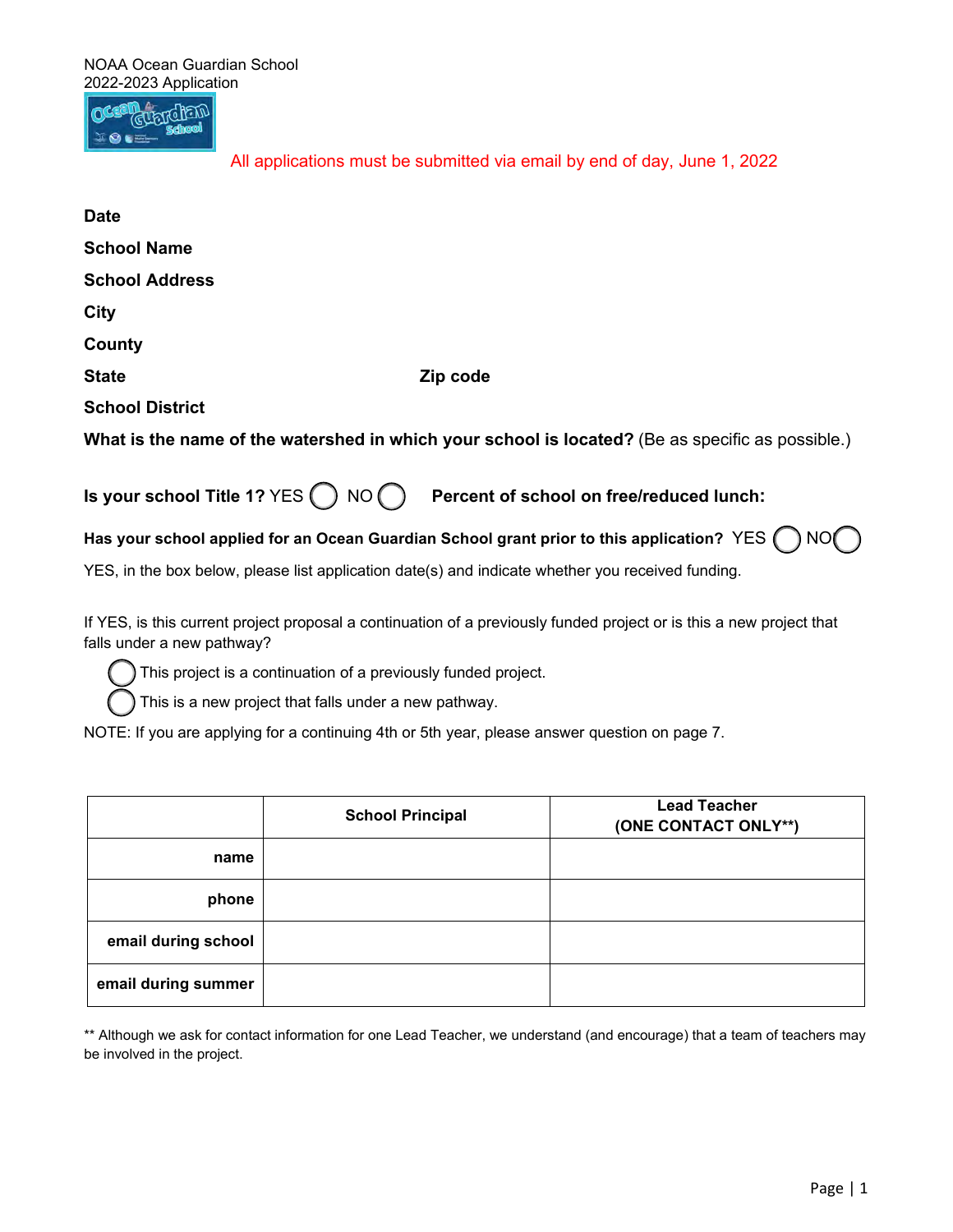| NOAA Ocean Guardian School<br>2022-2023 Application<br><b>Project Information</b>                                                                                                                                                                                                                                                                              |  |                                                 |                                                                                                                                                                                                                                                                                                                                                                                                                                                                                                                                                           |                                  |                       |
|----------------------------------------------------------------------------------------------------------------------------------------------------------------------------------------------------------------------------------------------------------------------------------------------------------------------------------------------------------------|--|-------------------------------------------------|-----------------------------------------------------------------------------------------------------------------------------------------------------------------------------------------------------------------------------------------------------------------------------------------------------------------------------------------------------------------------------------------------------------------------------------------------------------------------------------------------------------------------------------------------------------|----------------------------------|-----------------------|
|                                                                                                                                                                                                                                                                                                                                                                |  |                                                 |                                                                                                                                                                                                                                                                                                                                                                                                                                                                                                                                                           |                                  |                       |
| 1. This application is for participation (                                                                                                                                                                                                                                                                                                                     |  | With funding                                    | Without funding                                                                                                                                                                                                                                                                                                                                                                                                                                                                                                                                           |                                  |                       |
| If you are applying for funding, how much are you requesting?<br>This amount should equal the "Total Budget Requested" on your Budget Form                                                                                                                                                                                                                     |  |                                                 |                                                                                                                                                                                                                                                                                                                                                                                                                                                                                                                                                           |                                  |                       |
|                                                                                                                                                                                                                                                                                                                                                                |  |                                                 | Who will be directly participating in your proposed project?<br>E.g., the entire student body, a grade(s), a class(es), a student club.                                                                                                                                                                                                                                                                                                                                                                                                                   |                                  |                       |
|                                                                                                                                                                                                                                                                                                                                                                |  |                                                 | 2. List the specific grade level(s) that will be directly participating in the project.                                                                                                                                                                                                                                                                                                                                                                                                                                                                   |                                  |                       |
| 3. Number of classes directly participating in the project                                                                                                                                                                                                                                                                                                     |  |                                                 |                                                                                                                                                                                                                                                                                                                                                                                                                                                                                                                                                           |                                  |                       |
| 4. Number of students directly participating in the project                                                                                                                                                                                                                                                                                                    |  |                                                 |                                                                                                                                                                                                                                                                                                                                                                                                                                                                                                                                                           |                                  |                       |
| 5. Number of teachers directly participating in the project                                                                                                                                                                                                                                                                                                    |  |                                                 |                                                                                                                                                                                                                                                                                                                                                                                                                                                                                                                                                           |                                  |                       |
| 6. Total number of students in entire school                                                                                                                                                                                                                                                                                                                   |  |                                                 |                                                                                                                                                                                                                                                                                                                                                                                                                                                                                                                                                           |                                  |                       |
|                                                                                                                                                                                                                                                                                                                                                                |  |                                                 | 7. If you are a high school, are your participating students carrying out the project as part of a                                                                                                                                                                                                                                                                                                                                                                                                                                                        |                                  |                       |
| specific class(es)                                                                                                                                                                                                                                                                                                                                             |  | school club                                     | school-wide project                                                                                                                                                                                                                                                                                                                                                                                                                                                                                                                                       |                                  | other                 |
| 8. Were any students involved in developing your project proposal and if so, how were they<br>involved? Examples of student involvement include: identifying the environmental issue that your proposed<br>stewardship project addresses, developing project activities, developing the budget, talking<br>to administration or others about the project, etc. |  |                                                 |                                                                                                                                                                                                                                                                                                                                                                                                                                                                                                                                                           |                                  |                       |
|                                                                                                                                                                                                                                                                                                                                                                |  |                                                 | 9. Project Pathway: Choose the one project pathway that best connects to your proposed project.                                                                                                                                                                                                                                                                                                                                                                                                                                                           |                                  |                       |
| School Garden/Habitat                                                                                                                                                                                                                                                                                                                                          |  | <b>Marine Debris</b>                            |                                                                                                                                                                                                                                                                                                                                                                                                                                                                                                                                                           |                                  | Energy & Ocean Health |
| <b>Watershed Restoration</b><br>6Rs - Rethink/Refuse/Reduce/Reuse/Rot/Recycle                                                                                                                                                                                                                                                                                  |  |                                                 |                                                                                                                                                                                                                                                                                                                                                                                                                                                                                                                                                           |                                  |                       |
|                                                                                                                                                                                                                                                                                                                                                                |  |                                                 | 10. Project Clearance: Should you be notified that your school has been accepted to participate in the Ocean<br>Guardian School program, your school must be ready and able to move forward with its Ocean Guardian<br>School project as described in this application. At the time you submit your application, your school must have<br>received all necessary permits and/or permissions from school and/or other officials. Please tell us which<br>officials have provided permission for your proposed project to take place. Check all that apply. |                                  |                       |
| School Principal<br><b>School District</b>                                                                                                                                                                                                                                                                                                                     |  | <b>City Officials</b><br>County/State Officials |                                                                                                                                                                                                                                                                                                                                                                                                                                                                                                                                                           | City/County/State National Parks |                       |

Other clearance: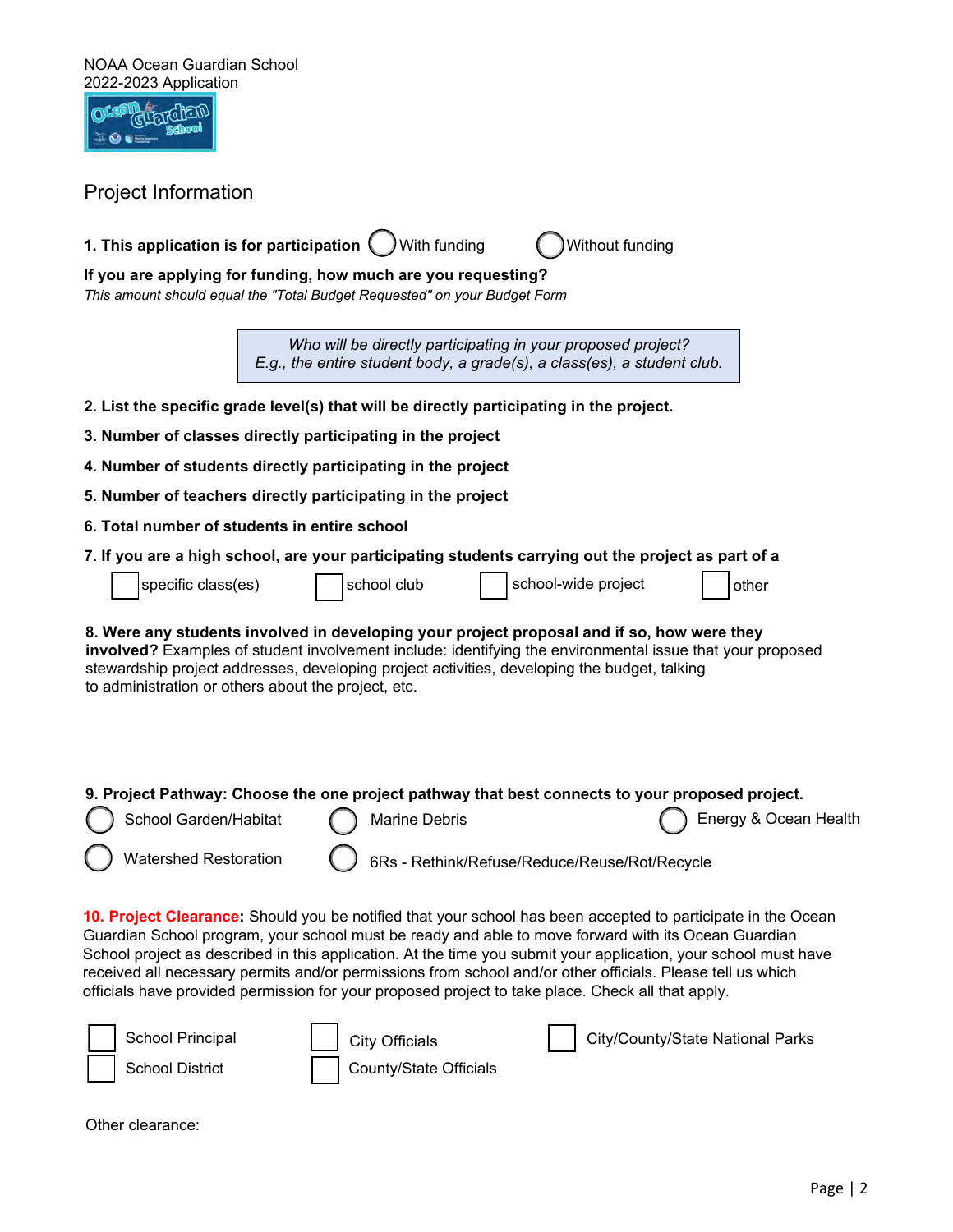

 For continuing (year 2+) projects, please make sure to communicate in the appropriate boxes below your plans to Project Description further develop the project in this next year.

 **1. WHAT issue(s) does your project address that is affecting the health of your watershed and/or the ocean?** 

 **2. HOW does your project address this issue(s) and in turn, help to protect the health of your local watershed and/or the ocean?** 

**3. WHAT will your students accomplish during the school year?** 

 **4. WHO is involved in the project from the school and/or community?** 

**5. WHERE is the project taking place?**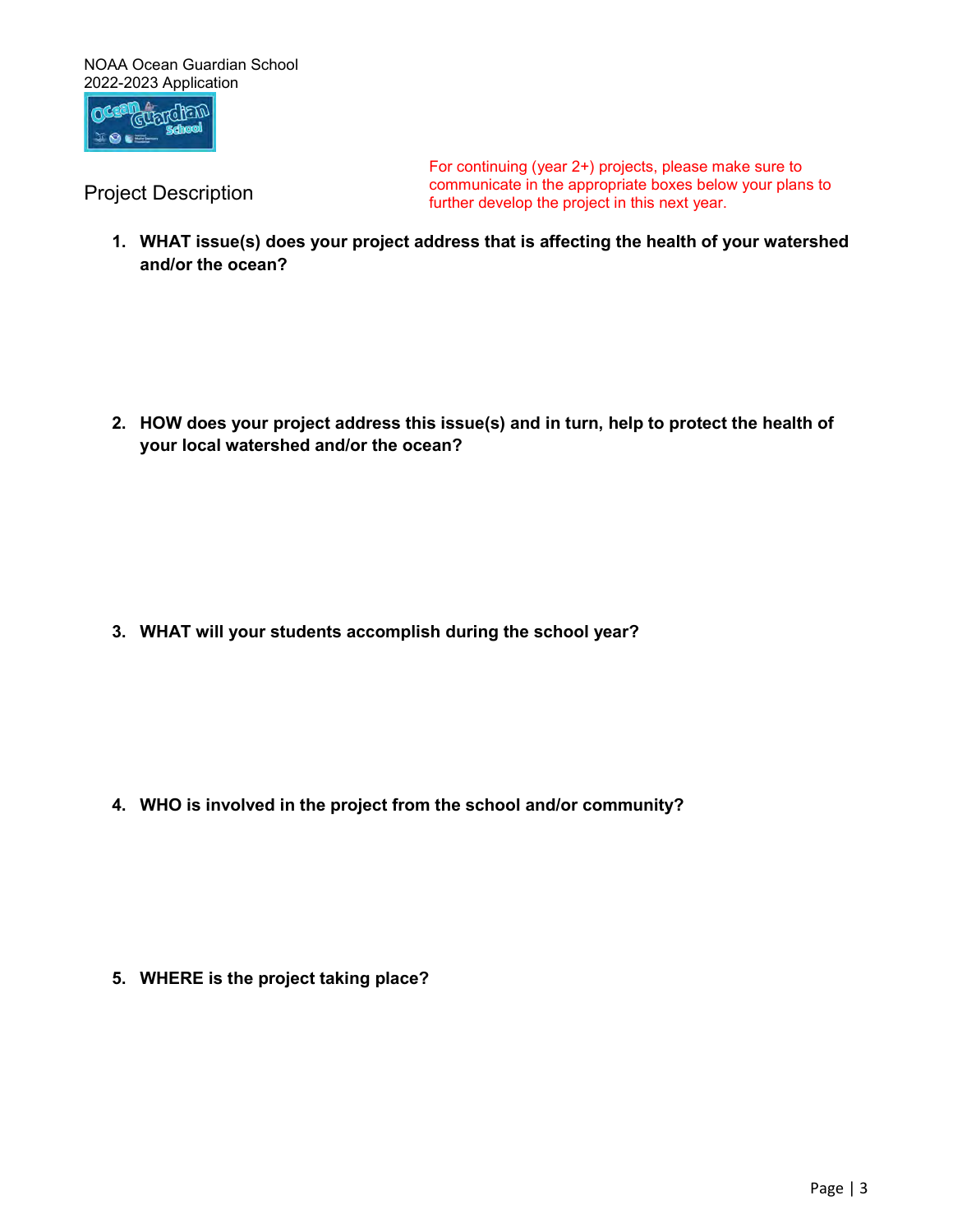

6. Ocean Guardian Schools celebrate the 50<sup>th</sup> anniversary of the National Marine Sanctuary **System**.

Schools are invited to join in the sanctuaries' celebration from August – December 2022.<br>#OceanGuardianSaveSpectacular On October 23, 2022, the National Marine Sanctuary System turns 50! This special anniversary celebration kicked off in October 2021 and will run until December 2022. You can read more about it [here.](https://sanctuaries.noaa.gov/50/) In whatever area of our blue planet that your students are working to protect, all Ocean Guardian

Before answering the question below, please first review the information on page 5. *Options to participate include a Day of Action event with available funding for up to \$350 for both funded and non-funded schools.* 

| Will your students participate in a 50 <sup>th</sup> anniversary activity? $\bigcirc$ Yes $\bigcirc$ No |  |
|---------------------------------------------------------------------------------------------------------|--|
| If yes, in the space below, check the category/categories to which your activity(ies) align and         |  |
| describe your activity plans. (Check all that apply.)                                                   |  |



**50 Challenge activities** 

Plans/Activity description:



**Outreach activities** 

Plans/Activity description:

 **Day of Action activities** – If you propose a Day of Action event with funding for up to  \$350, please fill out the budget form on page 13.

Plans/Activity description:



**Other anniversary activities** 

Plans/Activity description: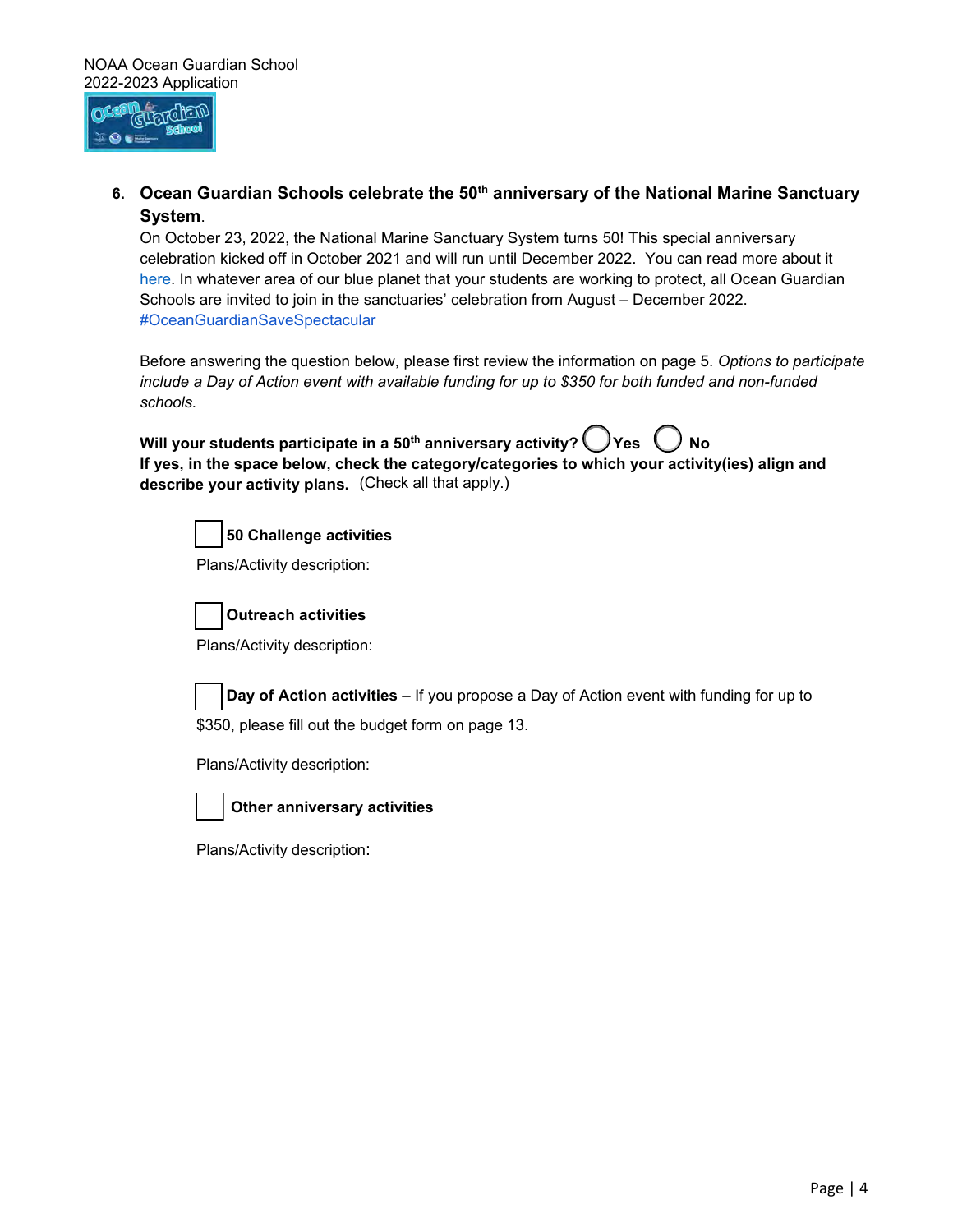

## National Marine Sanctuaries 50th Anniversary:

National Marine Sanctuaries' social media) using #OceanGuardianSaveSpectacular. In whatever area of our blue planet that your students are working to protect, all Ocean Guardian Schools are invited to join in the sanctuaries' celebration from August – December 2022. The list below includes example activities divided into three categories: Day of Action activities, 50 Challenge activities, and Outreach activities. We anticipate that your project pathway activities may align with your plan for a 50<sup>th</sup> anniversary activity. All schools that choose to participate in a 50th anniversary activity will be asked to submit data that is related to their anniversary activity (e.g. # of students who participated, # of letters written, # of plants planted, amount of trash removed, etc.). We also encourage all participating schools to share their anniversary activities on social media (on your school's social media account and/or via the

 stewardship activity on campus or in the community. *All schools (funded and non-funded) may apply for*  The option to participate in a NOAA Ocean Guardian School Day of Action activity means that schools can select any day in August - December 2022 for their students to partake in a watershed/ ocean *up to \$350 to support a Day of Action event (i.e., supplies, materials, transportation, etc.).* Please complete the separate Day of Action budget on page 13.

#### **Examples of 50th anniversary activities**

school's stewardship project.<br><u>Day of Action</u>: In addition to the suggestions below, we welcome other ideas that may more closely align with your

 When: Any day in August – December 2022 What: Students engage in watershed/ocean stewardship activity such as: beach/campus cleanup, watershed restoration, school garden/habitat activities, a school Zero Waste Day/Bike to School Day, etc.

Where: On school campus or out in the community

 number 50. Examples of activities include: "50 Challenge" activities: Schools partake in completing a task relevant to their pathway and related to the

- o plant 50 trees/perennials/vegetables, etc.
- o stencil 50 storm drains
- o water plants 50 times with cistern-collected rain water
- o harvest 50 plants from a school garden
- o 50 students participating in a Bike to School Day
- o 50 students conduct an at-home energy audit
- $\circ$  collect 50 pounds of items for recycling
- o divert 50 pounds of lunch food from landfill to compost

 should be conserved for future generations", why they value being an Ocean Guardian School, etc. - Outreach activities: Students communicate (written or verbal) "why sanctuaries are special places and #OceanGuardiansSaveSpectacular

- $\circ$  Include the hashtag #OceanGuardiansSaveSpectacular on social media posts related to watershed/ocean protection or the 50th anniversary
- $\circ$  Student letter writing campaign to school board, local papers, elected officials
- o Student written articles in school newspapers
- o Artwork celebrating value of national marine sanctuaries and/or protection of health of watershed/ocean
- $\circ$  Video/audio anniversary message: students record short messages about "why sanctuaries are special places and should be conserved for future generations" for PSA and/or to share with Office of National Marine Sanctuaries
- o Presentation to PTA, school board, city council, etc. about "why sanctuaries are special places and should be conserved for future generations"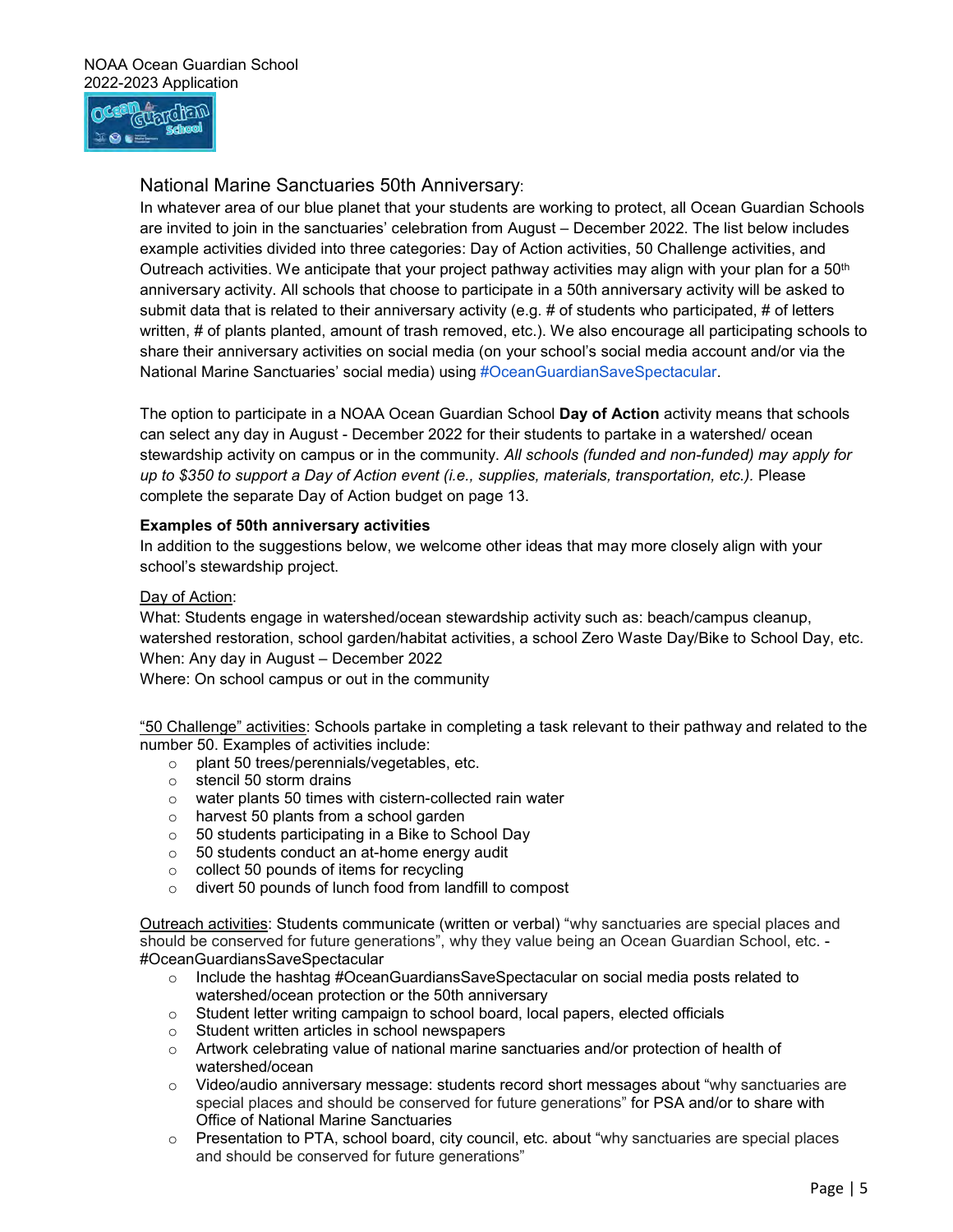

# Project Timeline and Outcomes

#### **Enter the main project activities and related outcomes in the table below.** (At least 5, no more than 7)

- Time Period/Date When is the project activity taking place?
- Activity/Event What is the project activity that is taking place?
- Outcome What is the desired goal you hope to achieve from the activity?

Do not include your Project Intro Presentation and/or your Wrap-up in the timeline below.

Sample answers are in the first row of the table.

| <b>Time Period/Date</b> | <b>Activity/Event</b>                                                                                                                                                                                   | <b>Outcome</b>                                                                                                                                                                                  |
|-------------------------|---------------------------------------------------------------------------------------------------------------------------------------------------------------------------------------------------------|-------------------------------------------------------------------------------------------------------------------------------------------------------------------------------------------------|
| September - October     | Green Team conducts first of three waste<br>audits in 4 designated recycle and landfill<br>bins in the cafeteria and out on the<br>playground. They will audit single use<br>plastic items in all bins. | Students learn how to conduct<br>waste audits using specific<br>protocol. Baseline data will be<br>collected on number of single use<br>plastic items being disposed of in<br>each type of bin. |
|                         |                                                                                                                                                                                                         |                                                                                                                                                                                                 |
|                         |                                                                                                                                                                                                         |                                                                                                                                                                                                 |
|                         |                                                                                                                                                                                                         |                                                                                                                                                                                                 |
|                         |                                                                                                                                                                                                         |                                                                                                                                                                                                 |
|                         |                                                                                                                                                                                                         |                                                                                                                                                                                                 |
|                         |                                                                                                                                                                                                         |                                                                                                                                                                                                 |
|                         |                                                                                                                                                                                                         |                                                                                                                                                                                                 |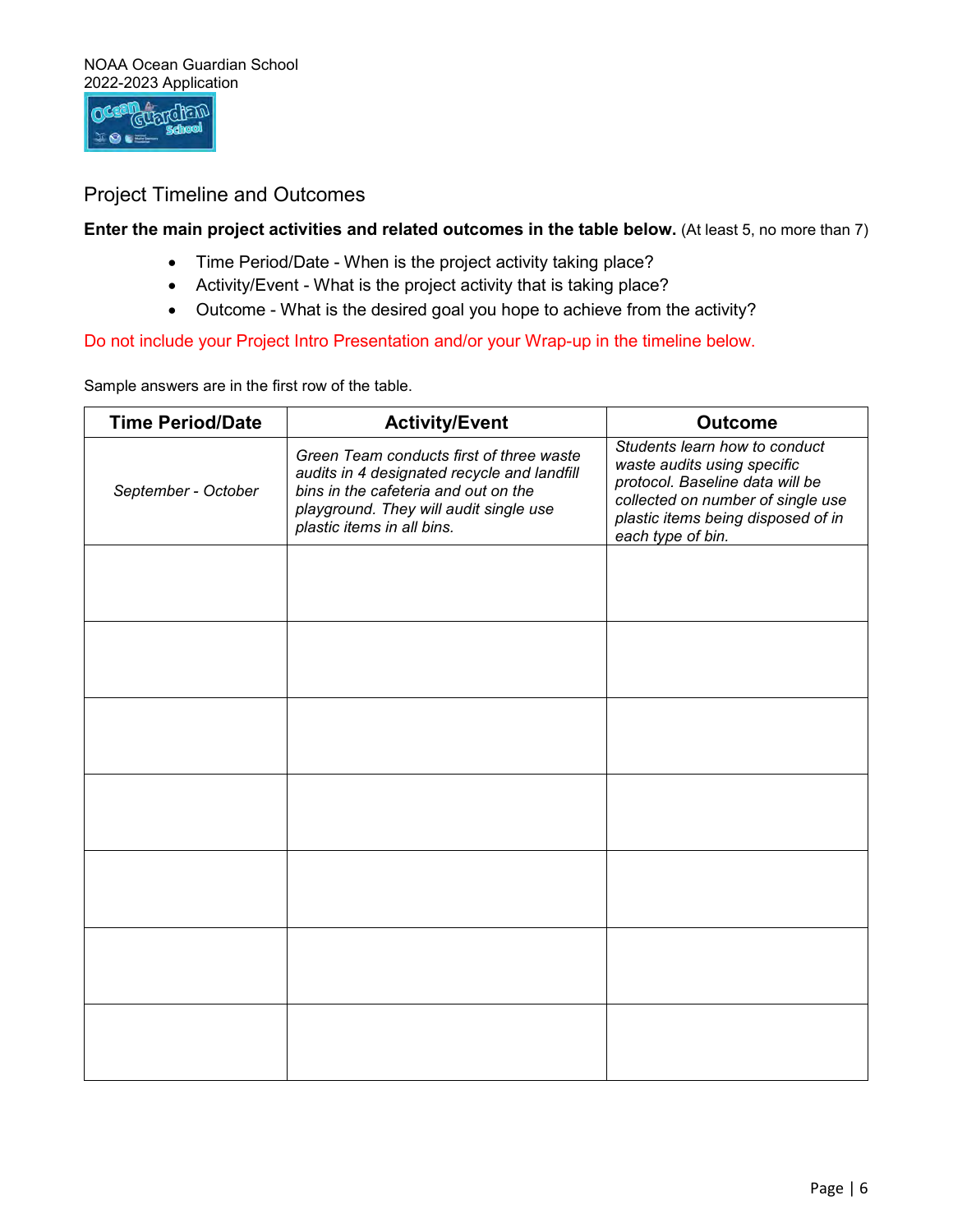

 Measurable Data: **What measurable data will you collect during your project?** Check all boxes that apply from the pathway lists below. Include any additional data items in the answer box at the bottom of the page that are not listed below, but are specific to your project.

 **Note**: For those activities marked with an asterisk \*, at the end of the year you will be asked to report on the estimated number of total hours your students have participated in those activities.

#### School Garden/Habitat & Watershed Restoration Activities

- # of native or fruit trees planted \*
- # of native perennials/annuals/grasses planted \*
- Square meters planted with native or fruit trees \*
- Square meters of non-native invasive plants removed\*
- \_\_\_ Square meters of turf removed \*
- Linear meters of bank stabilization \*
- Kilograms of food waste diverted from landfill (to compost)
- Kilograms of compost made from school food/garden waste
- # of wildlife habitat structures installed
- $\frac{1}{\sqrt{2}}$  # of storm drains stenciled \*
- # of rain barrels installed
- Liters of water reclaimed from use of water catchment system

#### 6Rs (Rethink/Refuse/Reduce/Reuse/Rot/Recycle) & Marine Debris Activities

- # of recycling bins installed
- # of compost bins installed
- \_\_\_ Kilograms of trash removed from school campus or community \*
- Kilograms of food waste diverted from landfill (to compost)
- \_\_\_ Kilograms of compost made from school food/garden waste
- # of reusable bottles distributed
- \_\_\_ # of reusable bags distributed
- # of single use plastic bottles not used due to reusable bottles used at a water hydration station

#### Energy &Ocean Health Activities

- \_\_\_ # of native trees planted \*
- \_\_\_ Kilograms of food waste diverted from landfill (to compost)
- # of LED or energy saving light bulbs installed
- # of Energy Smart power strips installed
- # of motion detector lights installed
- \_\_\_ Total energy savings include units of measure
- # of bike-to-school days

Other measurable data not listed above that you plan to monitor for your stewardship project: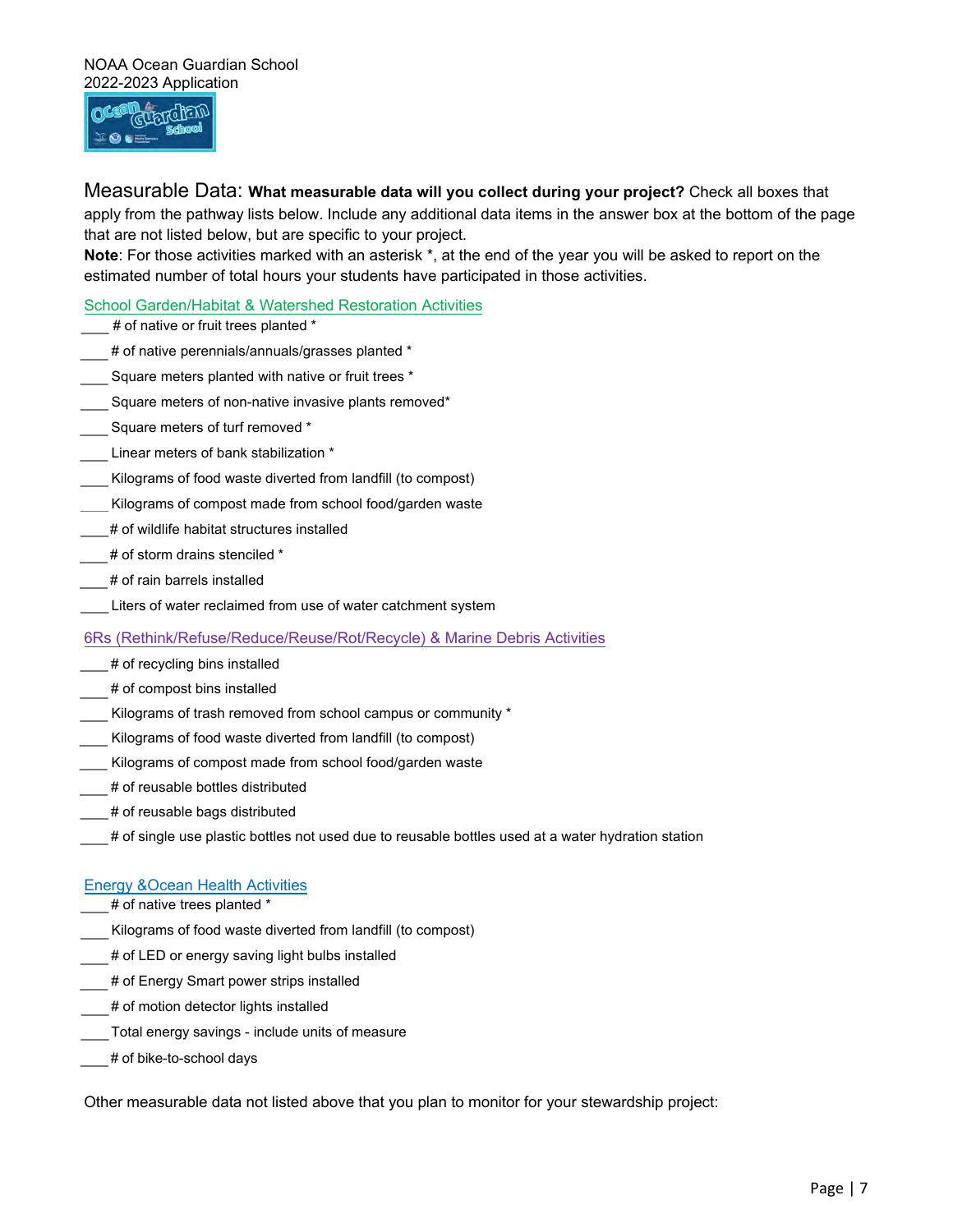

# Project Outreach

During an Ocean Guardian School project year, students are expected to have opportunities to engage in both internal and external outreach activities. Internal outreach activities are focused on communicating Ocean Guardian School projects and related environmental issues within the school community - to other students, teachers, staff, as well as to family and friends. External outreach opportunities are focused outside the school community - to the local community and beyond. Internal and external activities can include both written and verbal communications. Year 1 schools are required to engage students in only internal outreach activities. Continually funded projects (years 2+) must also include external outreach strategies.

#### **1. Describe your project's** *internal* **outreach strategy** (Year 1+ schools)

 Examples of internal outreach activities include but are not limited to: STUDENT posters or art work displayed on school campus; STUDENT created bulletin boards; STUDENT written articles for the school paper, e-newsletters or school website; STUDENT presentations to other classes at school; STUDENT-created PSA or videos; STUDENT presentations to parent-teacher organizations, etc.

**2. Describe your project's** *external* **outreach strategy** (Year 2+ schools)

Examples of external outreach activities include but are not limited to: STUDENT letters or articles written to local papers; STUDENT communications to political representatives, business leaders, community organizations; STUDENT presentations at conferences or community events; STUDENT presentations to city council or local governmental agencies; STUDENT presentations to students at non-Ocean Guardian Schools, school board/district, school site council; STUDENT created educational information distributed to community neighborhoods, businesses, etc.; STUDENT produced PowerPoints, videos, plays, songs, etc. presented to community audiences, etc.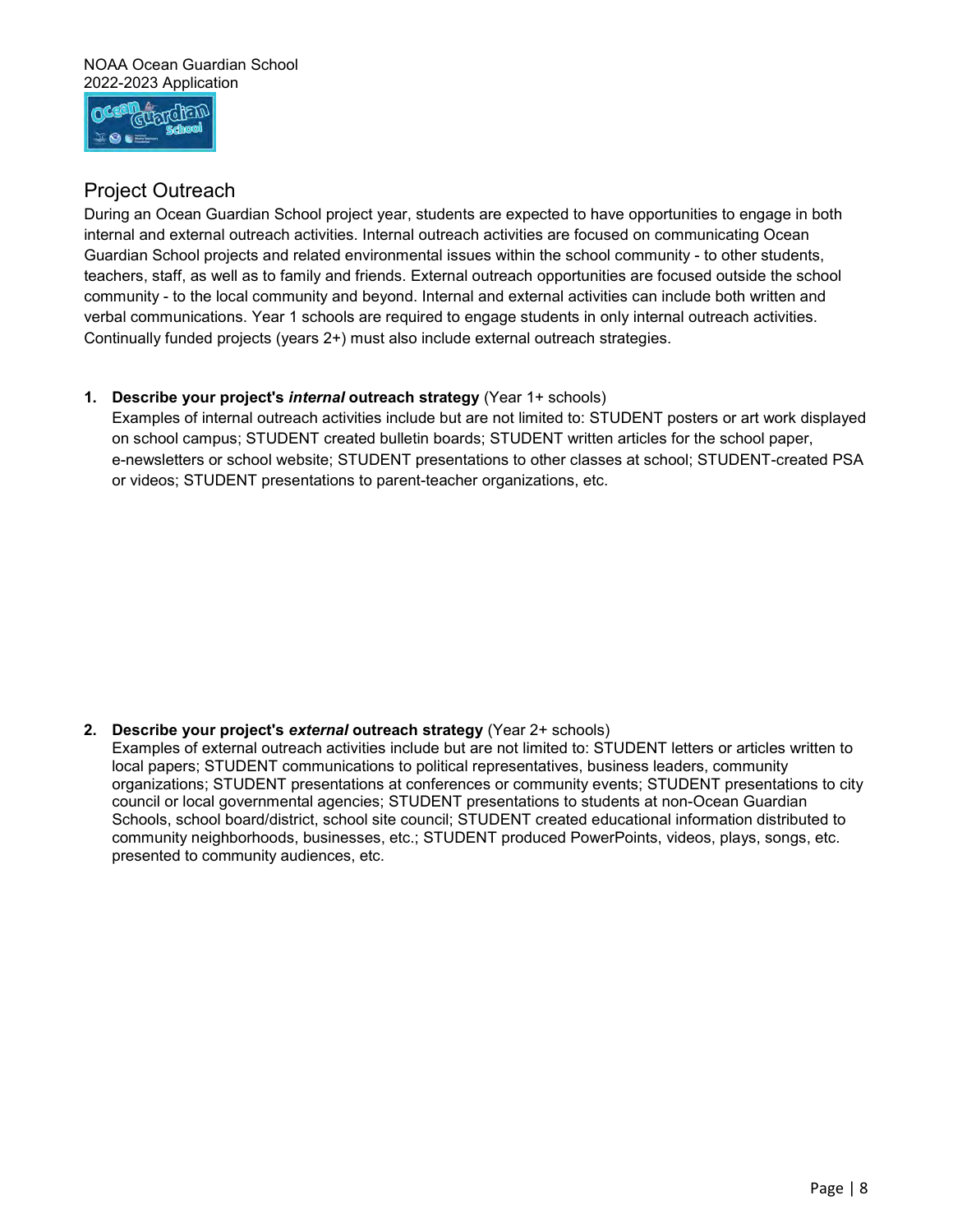

# Acknowledging the Ocean Guardian School Program

 outreach/communication tasks. This can be done by using the official Ocean Guardian logo on any digital or physical products you share, mentioning the grant program in presentations/communications, etc. **Outline below the ways in which you will acknowledge the Ocean Guardian School program in your outreach efforts.**  It is extremely important that you acknowledge the Ocean Guardian School program when carrying out any

4th and 5th Year Applicants

 **If you are applying for a 4th or 5th year of funding, describe ways in which your project is becoming integrated into the school and becoming a sustainable part of the school's activities/policies/culture. Describe how the stewardship related changes at your school will be sustained after your grant funding has ended.**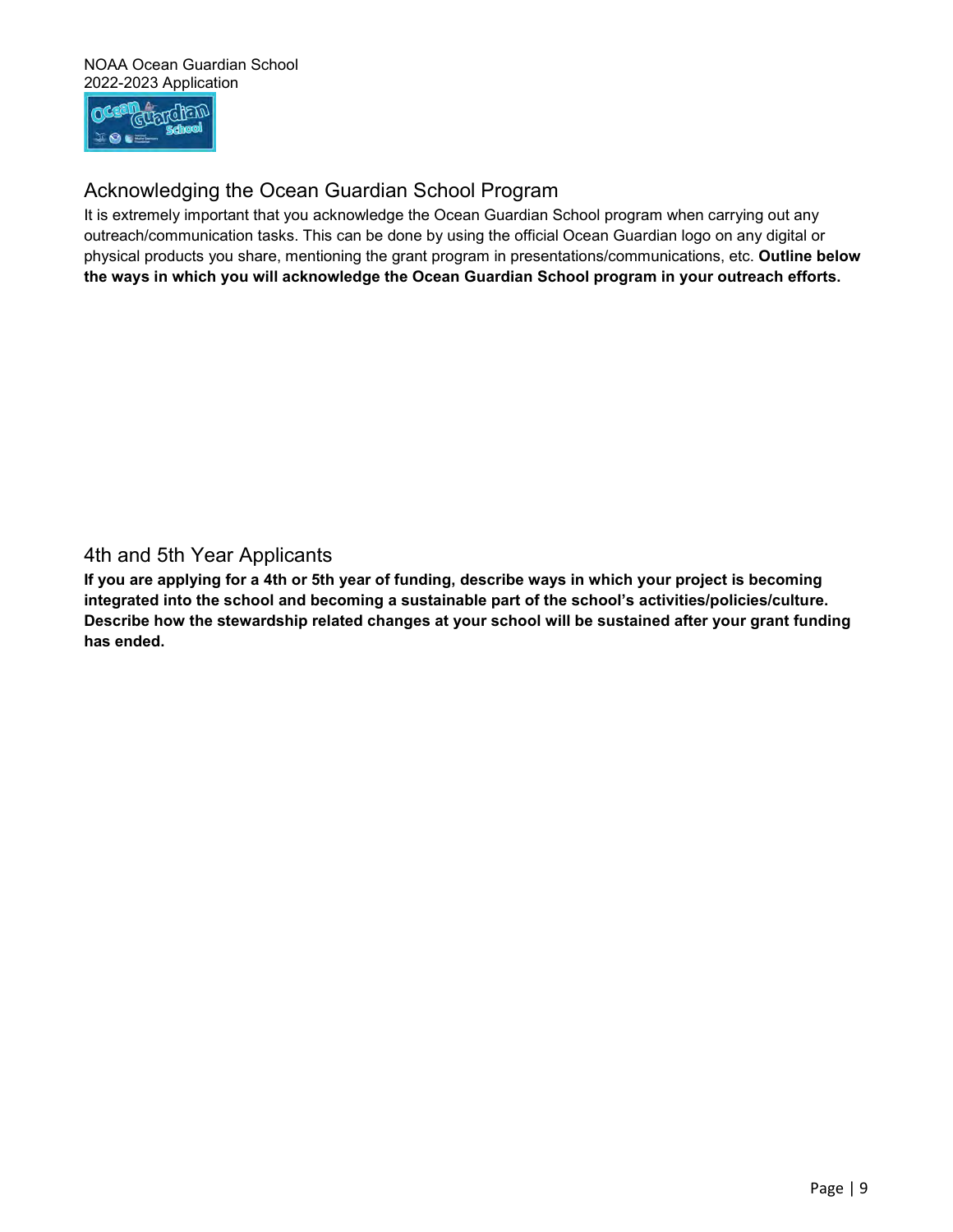

## Budget

## **If you are applying for a grant, please complete the budget form on the following page(s).**

 and supplemental learning opportunities. Funds are available for a variety of items including, but not limited to project supplies and materials, signage, field trips (transportation, entrance fees, etc.), All budget items must directly relate to and support the proposed project including hands-on activities stipends, and technology supplies.

 **Field Trips**: Field trips may be included in a project budget; however, the total field trip budget items fees and transportation. may not exceed 30% of the project's total budget. Field trips must be school sanctioned. Field trips must supplement project activities and learning opportunities. Field trip expenses may include entrance

 **Stipends**: The Ocean Guardian School grant will fund stipends for teachers, staff, parents, and/or community partners. Stipends may also include payment for substitute teachers needed during project activities. Total stipends may not exceed 30% of the project's total budget.

 **Note**: Items purchased with grant funds cannot be directly sold to students or any other funds) may be "given" in exchange for a monetary "donation" to the school's Ocean Guardian project. This arrangement must be clearly communicated to all participants. For example, in exchange for their grant funds) as a gift. In turn, these donated funds should be used accordingly to support the school/community members. However, an arrangement is permitted where items (purchased with grant \$1 "donation" to their Ocean Guardian project, students receive a reusable water bottle (purchased with stewardship project.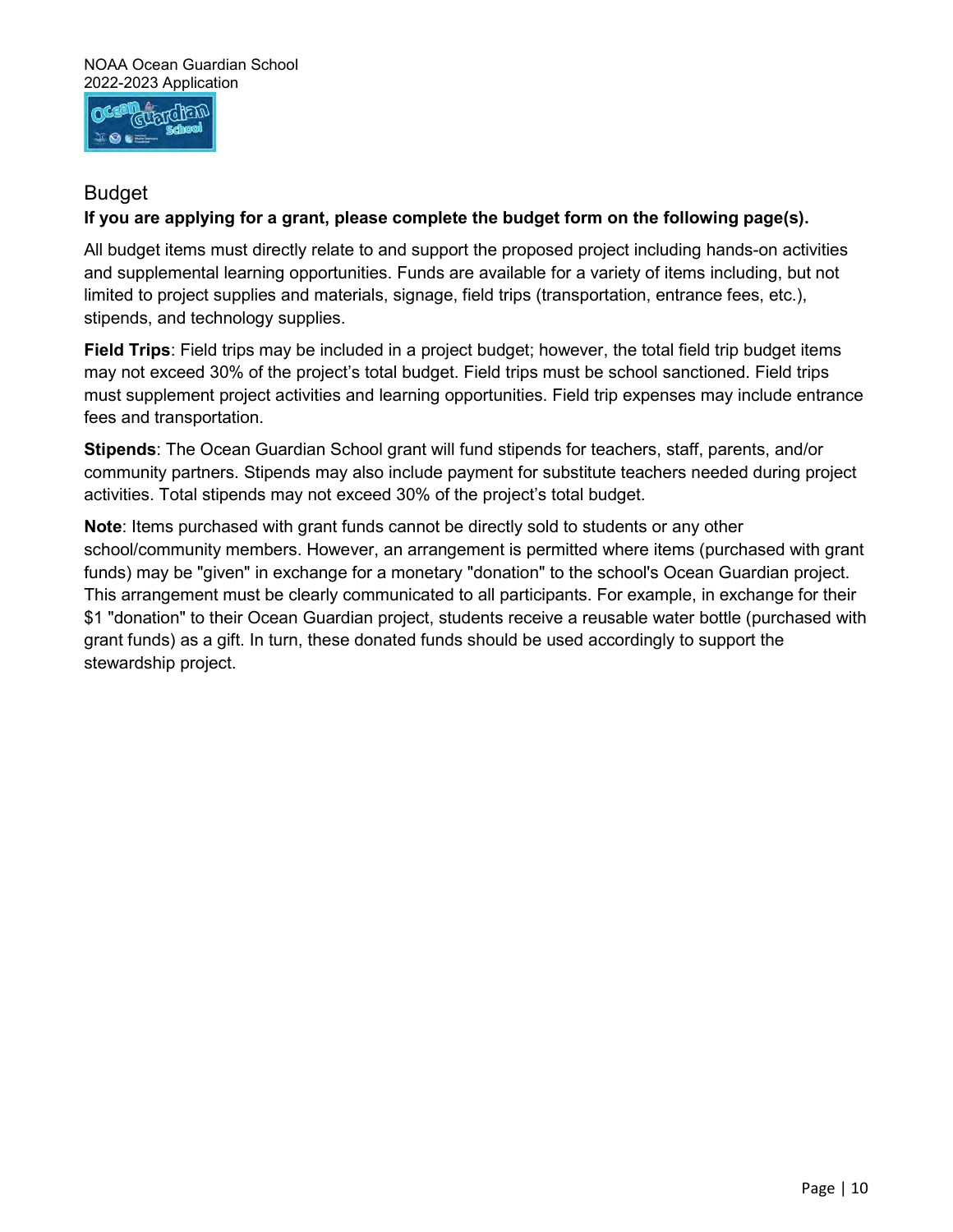

## Budget Form

#### **For schools applying for funding, please complete this budget form** (pages 11-12). **Show an itemized list of expenses. Be as detailed as possible.**

 key. After the final column "Amount Requested from Ocean Guardian", press <TAB> key and the amount will be calculated automatically in "Total Funds Requested" at the bottom of each page. Enter the numeric values without commas or the \$ sign. After entering the values in each column, press <TAB>

The first line item is an example and will not be calculated in your budget.

| <b>Budget Item</b><br>(Item, Quantity, Cost/item)                                                                                                                                                                                                                                                                                              |    | Total<br>Amount    | Amount from<br>Other<br>Sources | Amount Requested from<br>Ocean Guardian |                                |        |  |
|------------------------------------------------------------------------------------------------------------------------------------------------------------------------------------------------------------------------------------------------------------------------------------------------------------------------------------------------|----|--------------------|---------------------------------|-----------------------------------------|--------------------------------|--------|--|
| California Live Oak trees                                                                                                                                                                                                                                                                                                                      | 10 | $\pmb{\chi}$       | \$15.00                         | \$150                                   | \$50                           | \$100  |  |
|                                                                                                                                                                                                                                                                                                                                                |    | X                  |                                 | \$0.00                                  |                                | \$0.00 |  |
|                                                                                                                                                                                                                                                                                                                                                |    | $\pmb{\mathsf{X}}$ |                                 | \$0.00                                  |                                | \$0.00 |  |
|                                                                                                                                                                                                                                                                                                                                                |    | X                  |                                 | \$0.00                                  |                                | \$0.00 |  |
|                                                                                                                                                                                                                                                                                                                                                |    | X                  |                                 | \$0.00                                  |                                | \$0.00 |  |
|                                                                                                                                                                                                                                                                                                                                                |    | X                  |                                 | \$0.00                                  |                                | \$0.00 |  |
|                                                                                                                                                                                                                                                                                                                                                |    | X                  |                                 | \$0.00                                  |                                | \$0.00 |  |
|                                                                                                                                                                                                                                                                                                                                                |    | $\pmb{\mathsf{X}}$ |                                 | \$0.00                                  |                                | \$0.00 |  |
|                                                                                                                                                                                                                                                                                                                                                |    | X                  |                                 | \$0.00                                  |                                | \$0.00 |  |
|                                                                                                                                                                                                                                                                                                                                                |    | X                  |                                 | \$0.00                                  |                                | \$0.00 |  |
|                                                                                                                                                                                                                                                                                                                                                |    | X                  |                                 | \$0.00                                  |                                | \$0.00 |  |
|                                                                                                                                                                                                                                                                                                                                                |    | X                  |                                 | \$0.00                                  |                                | \$0.00 |  |
|                                                                                                                                                                                                                                                                                                                                                |    | X                  |                                 | \$0.00                                  |                                | \$0.00 |  |
| (If needed, continue budget on next page.)                                                                                                                                                                                                                                                                                                     |    |                    |                                 |                                         | Total Funds Requested - page 1 | \$0.00 |  |
| Important: Before you finalize your budget, please confirm the details with your school administration and district. To avoid<br>delays in retrieving your funds, please determine how you will access your grant funds - who will be in charge of approving<br>purchases and distributing your funds throughout the school year.<br>Page   11 |    |                    |                                 |                                         |                                |        |  |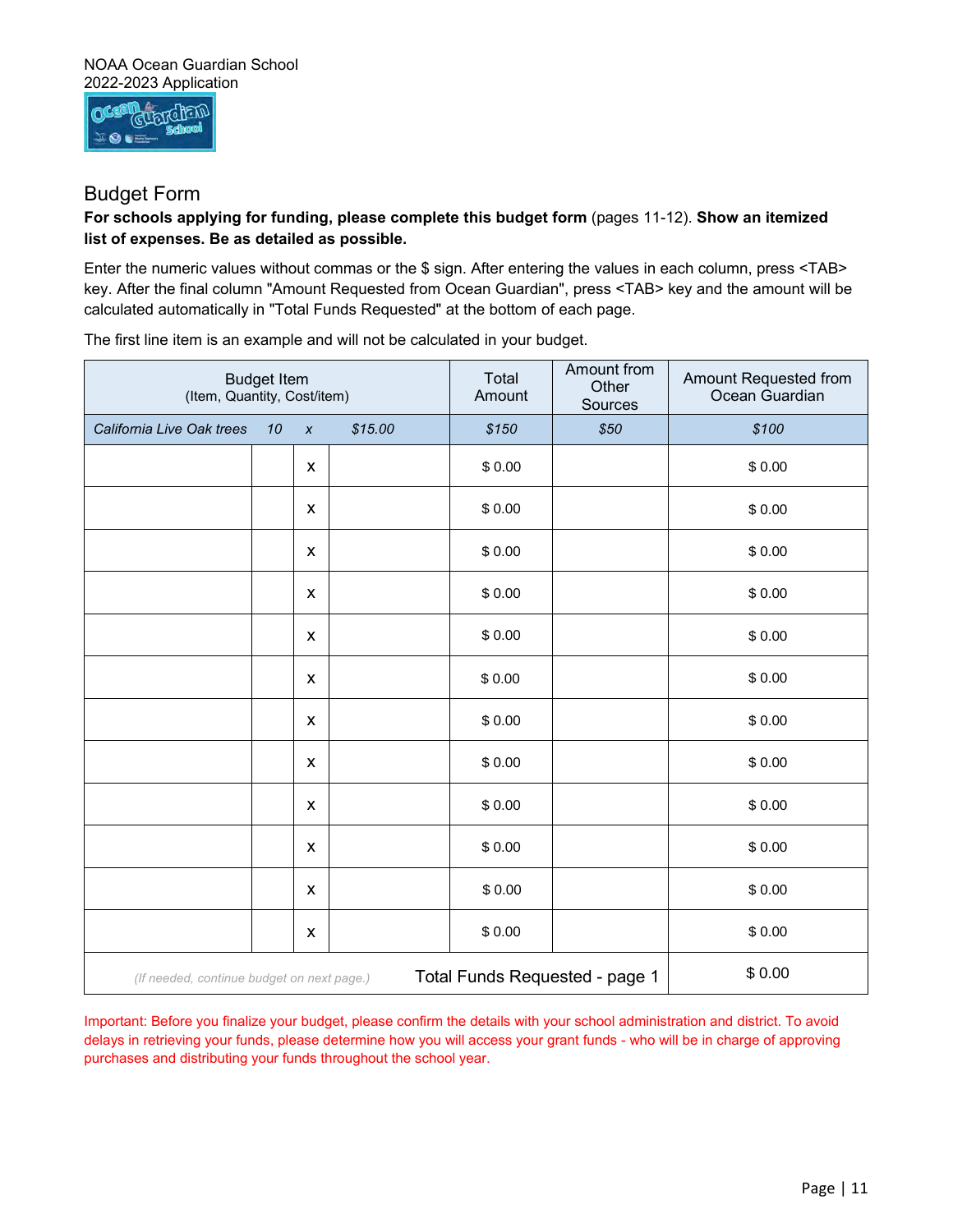#### NOAA Ocean Guardian School 2022-2023 Application



## Budget Form (page 2)

 Enter the numeric values without commas or the \$ sign. After entering the values in each column, press <TAB> calculated automatically in "Total Funds Requested" at the bottom of each page. The Total Funds Requested on page 2 will include the total from page 1. key. After the final column "Amount Requested from Ocean Guardian", press <TAB> key and the amount will be

| <b>Budget Item</b><br>(Item, Quantity, Cost/item) |                    | Total<br>Amount | <b>Amount from</b><br>Other<br>Sources | Amount Requested from<br>Ocean Guardian |        |
|---------------------------------------------------|--------------------|-----------------|----------------------------------------|-----------------------------------------|--------|
|                                                   | $\pmb{\mathsf{X}}$ |                 | \$0.00                                 |                                         | \$0.00 |
|                                                   | $\pmb{\mathsf{X}}$ |                 | \$0.00                                 |                                         | \$0.00 |
|                                                   | $\pmb{\mathsf{X}}$ |                 | \$0.00                                 |                                         | \$0.00 |
|                                                   | $\pmb{\mathsf{X}}$ |                 | \$0.00                                 |                                         | \$0.00 |
|                                                   | $\pmb{\mathsf{X}}$ |                 | \$0.00                                 |                                         | \$0.00 |
|                                                   | $\pmb{\mathsf{X}}$ |                 | \$0.00                                 |                                         | \$0.00 |
|                                                   | $\pmb{\mathsf{X}}$ |                 | \$0.00                                 |                                         | \$0.00 |
|                                                   | $\pmb{\mathsf{X}}$ |                 | \$0.00                                 |                                         | \$0.00 |
|                                                   | $\pmb{\mathsf{X}}$ |                 | \$0.00                                 |                                         | \$0.00 |
|                                                   | $\pmb{\times}$     |                 | \$0.00                                 |                                         | \$0.00 |
|                                                   | $\pmb{\mathsf{X}}$ |                 | \$0.00                                 |                                         | \$0.00 |
|                                                   | $\pmb{\times}$     |                 | \$0.00                                 |                                         | \$0.00 |
|                                                   | $\pmb{\times}$     |                 | \$0.00                                 |                                         | \$0.00 |
|                                                   | $\pmb{\mathsf{x}}$ |                 | \$0.00                                 |                                         | \$0.00 |
|                                                   | $\pmb{\mathsf{x}}$ |                 | \$0.00                                 |                                         | \$0.00 |
| Total Funds Requested - page 2                    |                    |                 |                                        | \$0.00                                  |        |
| Total Funds Requested - pages 1 & 2               |                    |                 |                                        |                                         | \$0.00 |

 purchases and distributing your funds throughout the school year. Important: Before you finalize your budget, please confirm the details with your school administration and district. To avoid delays in retrieving your funds, please determine how you will access your grant funds - who will be in charge of approving Total Funds Requested - pages 1 & 2<br>please confirm the details with your school administration and district. To avoid<br>mine how you will access your grant funds - who will be in charge of approving<br>ghout the school year.<br>Pa